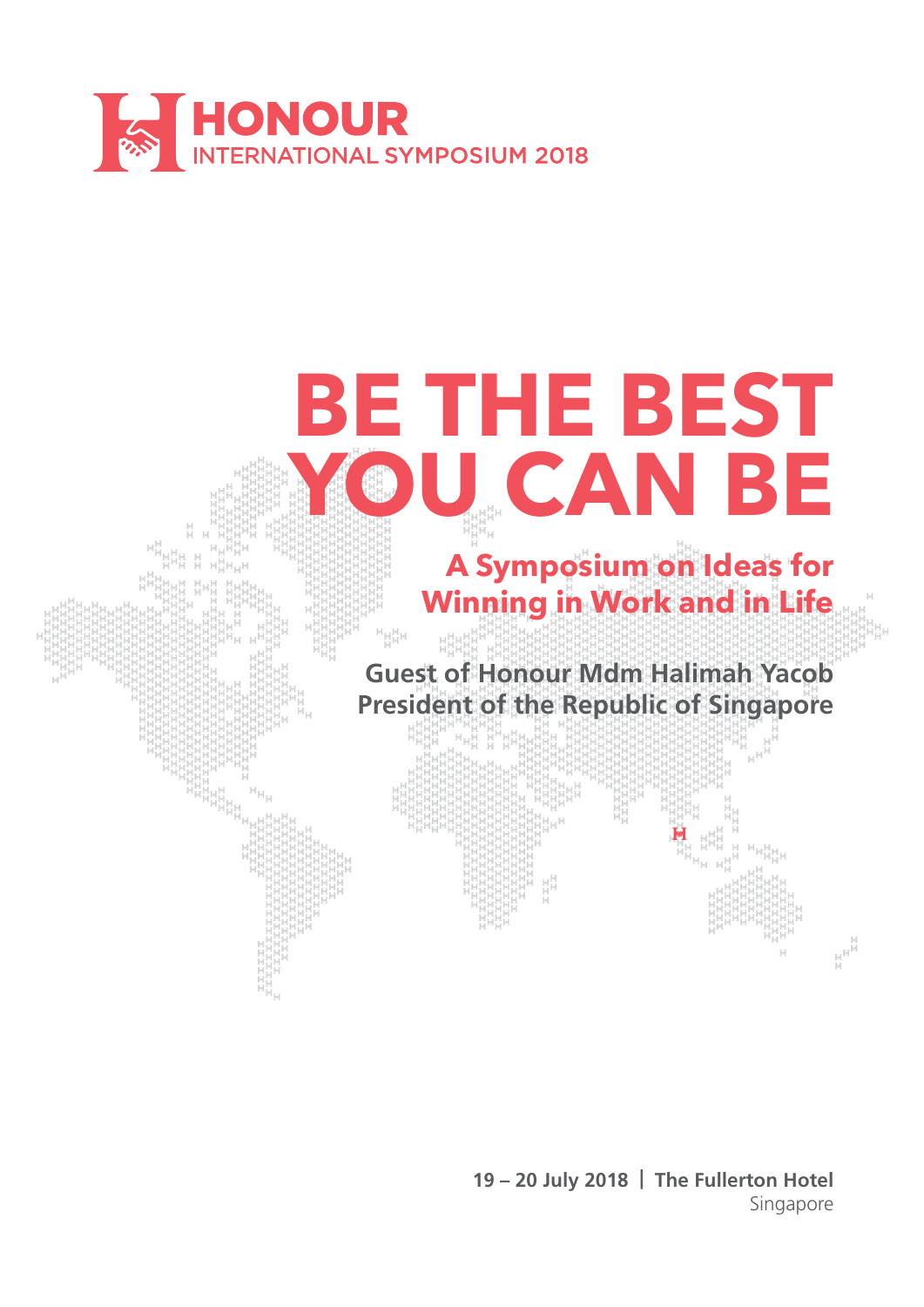# **ABOUT THE HONOUR INTERNATIONAL SYMPOSIUM**

We live in a world where change is a constant, and the pace of change is accelerating. In order to navigate an increasingly volatile world, we need to have a stable set of values and principles to live by and address emerging challenges as we lead families, organisations, communities, and nations.

The Honour International Symposium is organised by Honour (Singapore) in the belief that honour, resulting in trustworthiness and dependability, has been an essential element for Singapore's economic success since its independence in 1965, and has enabled the small city state to draw investments and talent from all over the world. We believe that honour is critical for relationships and leadership in families, organisations, and communities in all nations.

The Honour International Symposium brings together participants who are leaders of business, government, and community groups. It is an interactive program to discuss the application of honour and honouring for successful business, stable homes, and strong nations.

Speakers at the Honour International Symposium come from a variety of backgrounds and from many countries. They will share their experiences and thoughts on the effective practice of honour in organisations, leadership, families, and life.

Come to the Honour International Symposium to learn how individuals, families, organisations, communities, and nations can wisely prepare for the future by learning from what has succeeded in the past and at present. Find out why **Honour is the Way to Win** in relationships and leadership in the private, public, and professional spaces.

You can find out more about the event at www.HonourInternational.sg.

## **WHY HONOUR IS IMPORTANT FOR YOUR SUCCESS**

Honour is living by virtues, which are values in action. When you live an honourable life, you live according to universal virtues, and show great respect to yourself and other people by keeping your word and doing the right thing regardless of what others are doing $^{\rm 1}.$ 

Honour can thus be said to be the virtue of all virtues, for without honour, one would not live out the values that one believes in. **Honour defines our humanity and it is ours to lose.** It is like a muscle - we are born with it, but whether it maintains its functionality and grows depends on whether we choose to use and exercise it.

**Trust is the most important currency for all long-term relationships** regardless of whether it be in the personal, professional, or public space.

And **HONOUR IS THE FOUNDATION OF TRUST.** For a system of trust to work, one party must first honour the other party with trust, and this in turn must be honoured and reciprocated by the other party, before a relationship of honour can be established and sustained.

While there are arguably many dimensions to Honour, there are two dimensions that are particularly important for the survival and success of relationships and leadership in families, organisations, communities, and nations.

#### **These two dimensions of Honour are:**



By **Honouring Our Word**, we are:

- Reliable and dependable
- Diligent at delivering on our promises with quality and excellence
- Trustworthy

### **Honouring Our Word <b>Honouring Each Other**

#### By **Honouring Each Other**, we:

- Seek to understand the views and perspectives of others, even though they may be quite different from ours
- Do what is good and right to positively enhance collective well-being for current and future generations, regardless of what others<br>are doing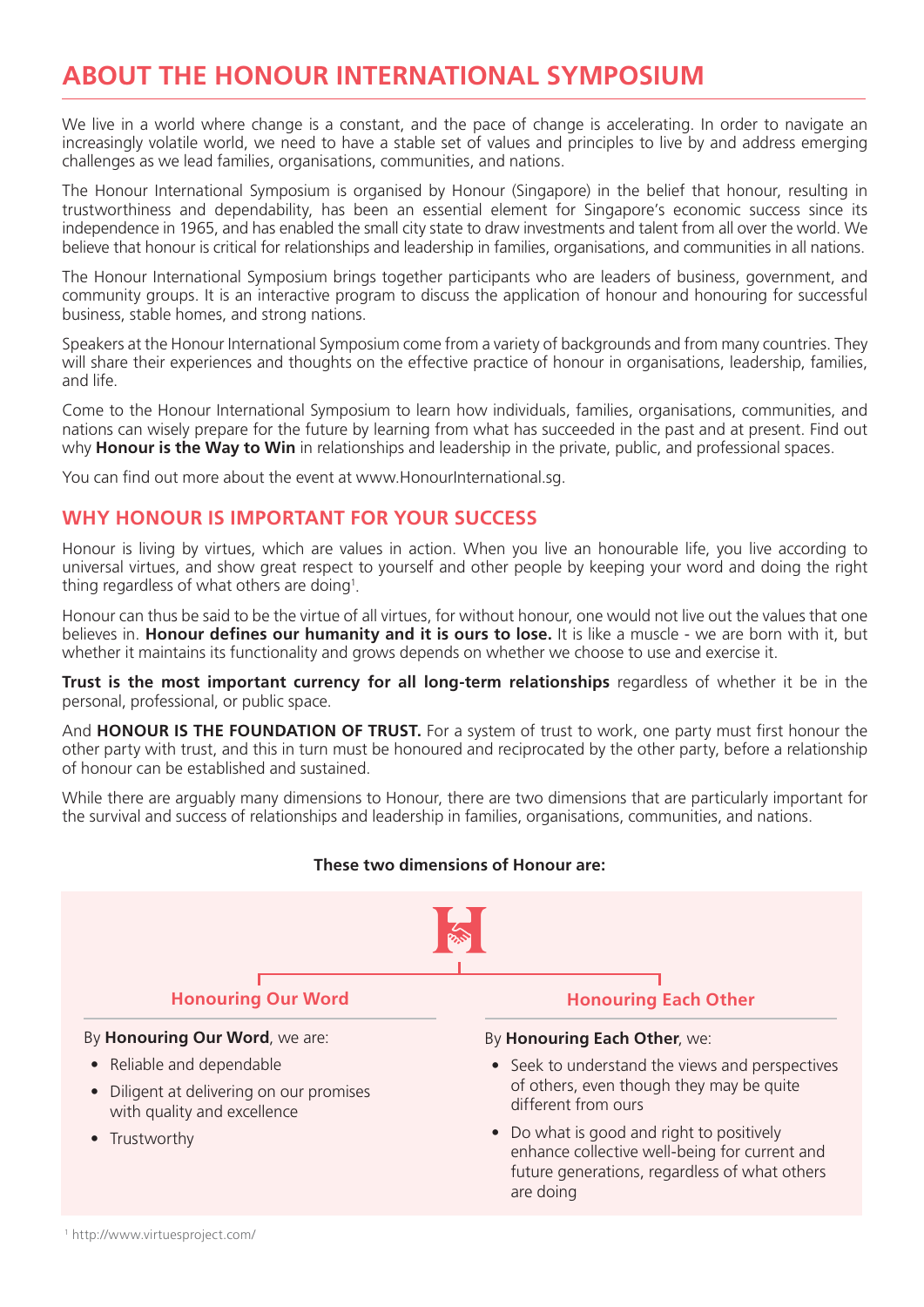# **PARTICIPATION**

Delegate attendance at the Honour International Symposium is by invitation only. Participation is at the discretion of Honour (Singapore). This exclusive event brings together decision-makers who can influence the winning strategy and direction for their organisations. The participation fee is S\$1,500 per participant, and covers the welcome dinner, all panel discussions and symposium materials, lunch and tea breaks, and the closing dinner. Please note that the fee does not include travel costs.

Any cancellation or replacement must be conveyed to Honour (Singapore) in writing. The acceptance of replacement will be at the discretion of Honour (Singapore). A cancellation fee of 50 percent of participation fee will be charged if the cancellation is received on or before 18 June 2018. There will be no refund of registration fee for cancellations made after 18 June 2018

# **PROGRAMME**

**DAY 1** 19 July 2018 **Thursday** 

#### **Welcome Dinner**

| 1830 Registration & Pre-Dinner Cocktail                                                                      |
|--------------------------------------------------------------------------------------------------------------|
| 1945 Welcome Remarks<br>by Mr Lim Siong Guan, Chairman, Honour (Singapore)                                   |
| Opening Remarks<br>by Mr Philip Ng, CEO, Far East Organization                                               |
| <b>Address by the President</b><br><b>Mdm Halimah Yacob</b><br><b>President of the Republic of Singapore</b> |
| 2025 Dinner                                                                                                  |
|                                                                                                              |

2130 End of Day 1

### **DAY 2** 20 July 2018

**Friday** 

## **Symposium** 0830 Registration

- 0930 **Panel 1: Honour Your Talents and Abilities**
- 1100 Tea Break
- 1115 **Panel 2: Honour Your Family and Society**
- 1245 **Lunch & Special Address: Honour in Family and Business by Mr Min-Liang Tan, Co-founder and CEO, Razer Inc**
- 1400 **Panel 3: Honour Your Future and the Environment**
- 1530 Tea Break
- 1545 **Panel 4: Honour Your People and Partners in Business**
- 1715 Rest & Refresh

## **Closing Dinner & Presentation**

- 1800 Registration & Pre-Dinner Cocktail
- 1830 **Closing Presentation: Honour in Living by Mr Hannes Schmid, Founder, Smiling Gecko**
- 1930 Dinner
- 2130 Appreciations and Farewells

# are doing **CONTACT**